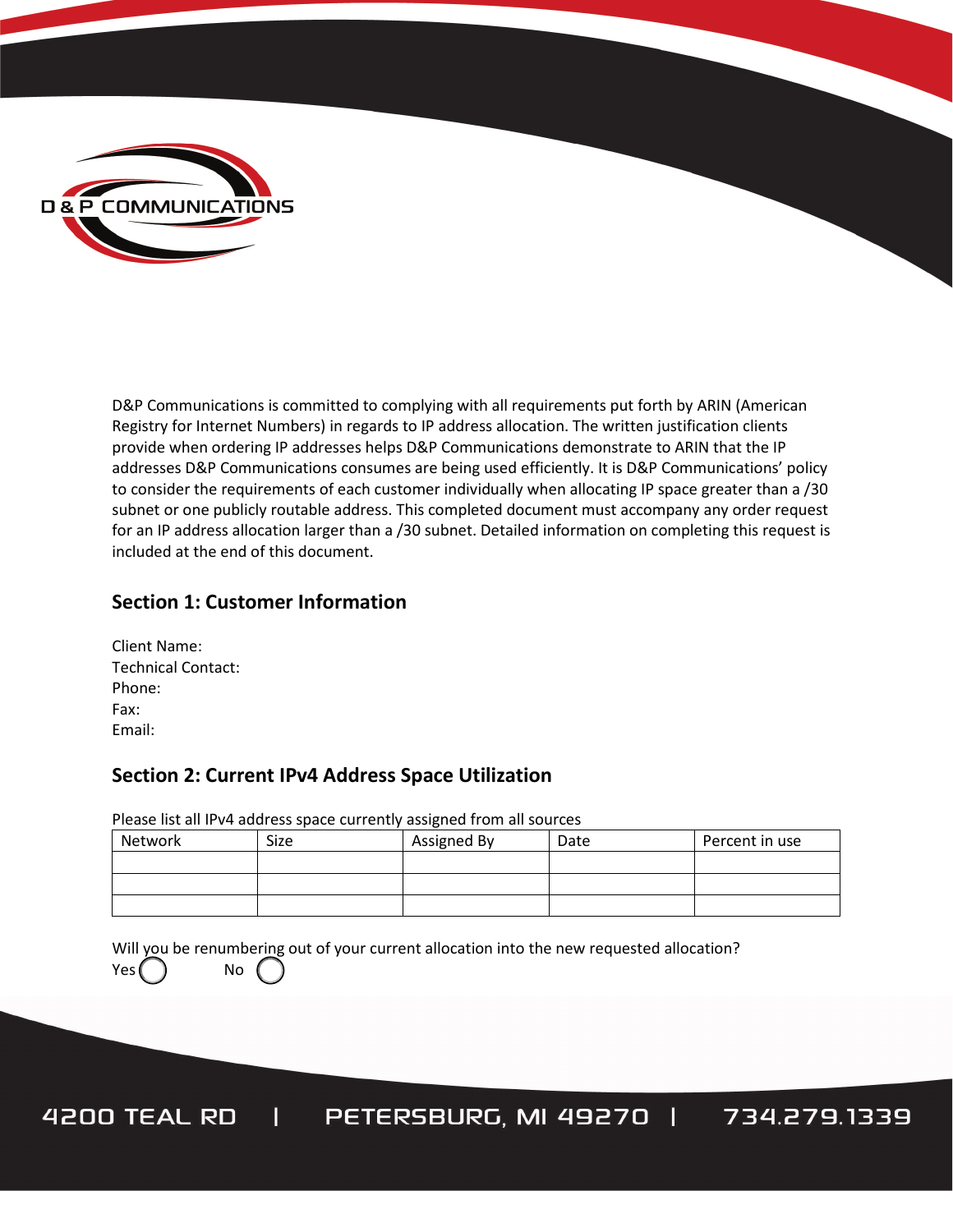

# **Section 3: IPv4 Address Space Request**

IPv4 Block Size Requested:

Do you require the ability to further subnet your requested allocation? Yes  $\bigcirc$  No  $\bigcirc$ 

Describe your planned usage of the requested IPv4 address space:

4200 TEAL RD | PETERSBURG, MI 49270 | 734.279.1339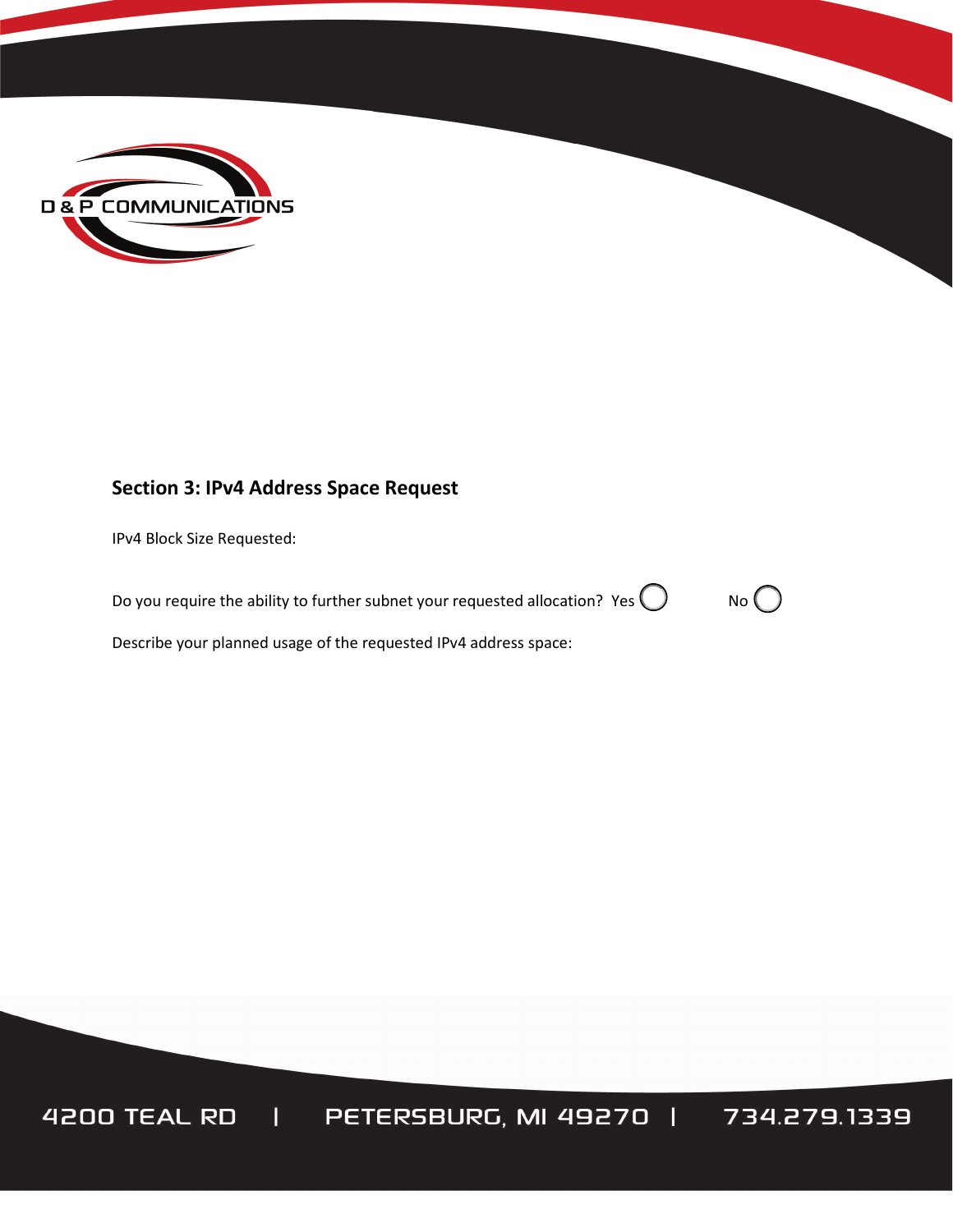

# **Section 4: Detailed usage of Requested IPv4 Address Space**

Please provide detail about your projected usage of the address space you are requesting in the table below.

|              | Current and future usage |        |      |             |
|--------------|--------------------------|--------|------|-------------|
| Host/Network | Now                      | $3-mo$ | 6-mo | Description |
|              |                          |        |      |             |
|              |                          |        |      |             |
|              |                          |        |      |             |
|              |                          |        |      |             |
|              |                          |        |      |             |
|              |                          |        |      |             |
|              |                          |        |      |             |
|              |                          |        |      |             |
| Total        |                          |        |      |             |

**Section 5: Additional Comments**

4200 TEAL RD | PETERSBURG, MI 49270 | 734.279.1339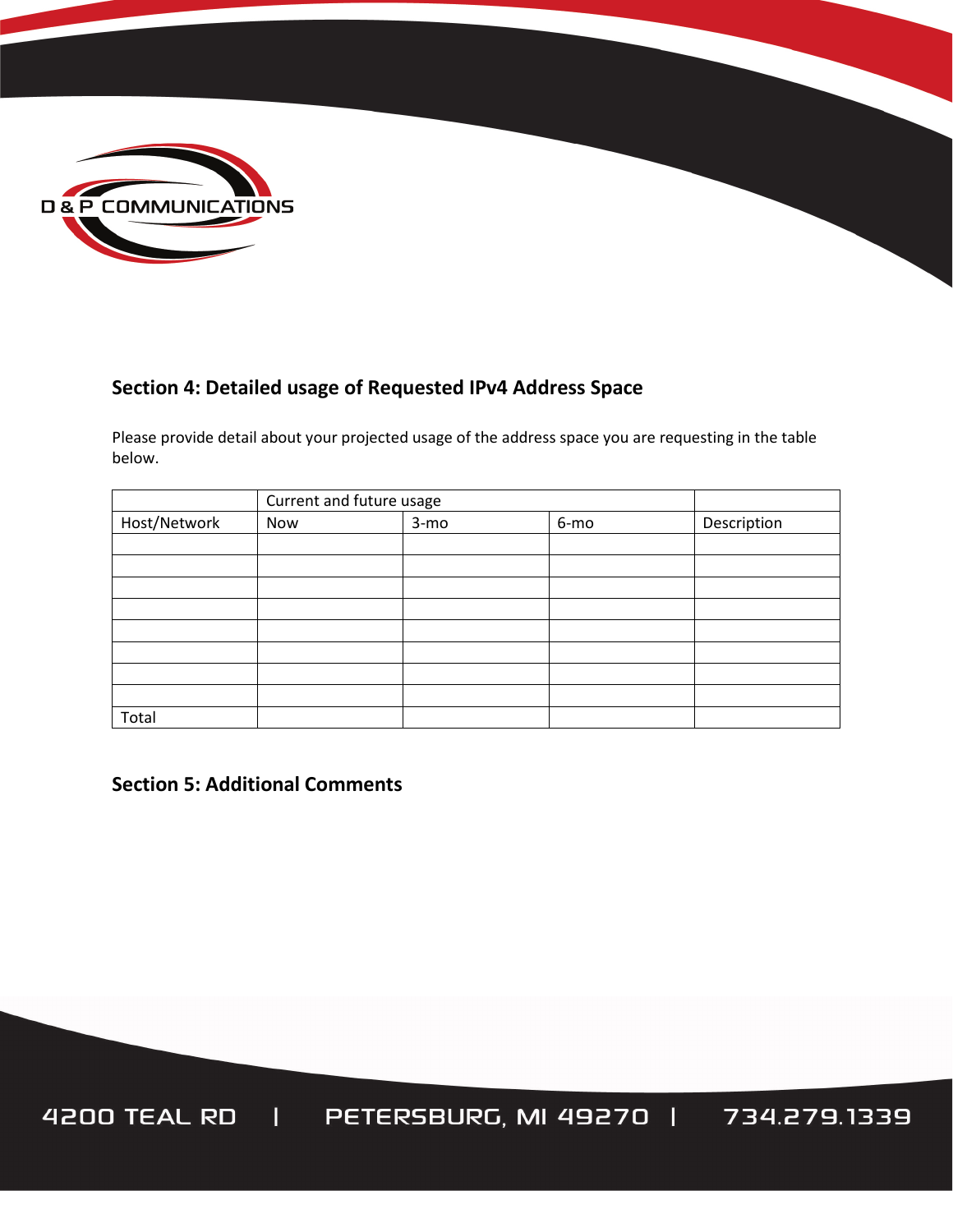

# **Customer Acknowledgement:**

I attest that this information is true and accurate, to the best of my ability

Printed Name

Title

Signature

Date

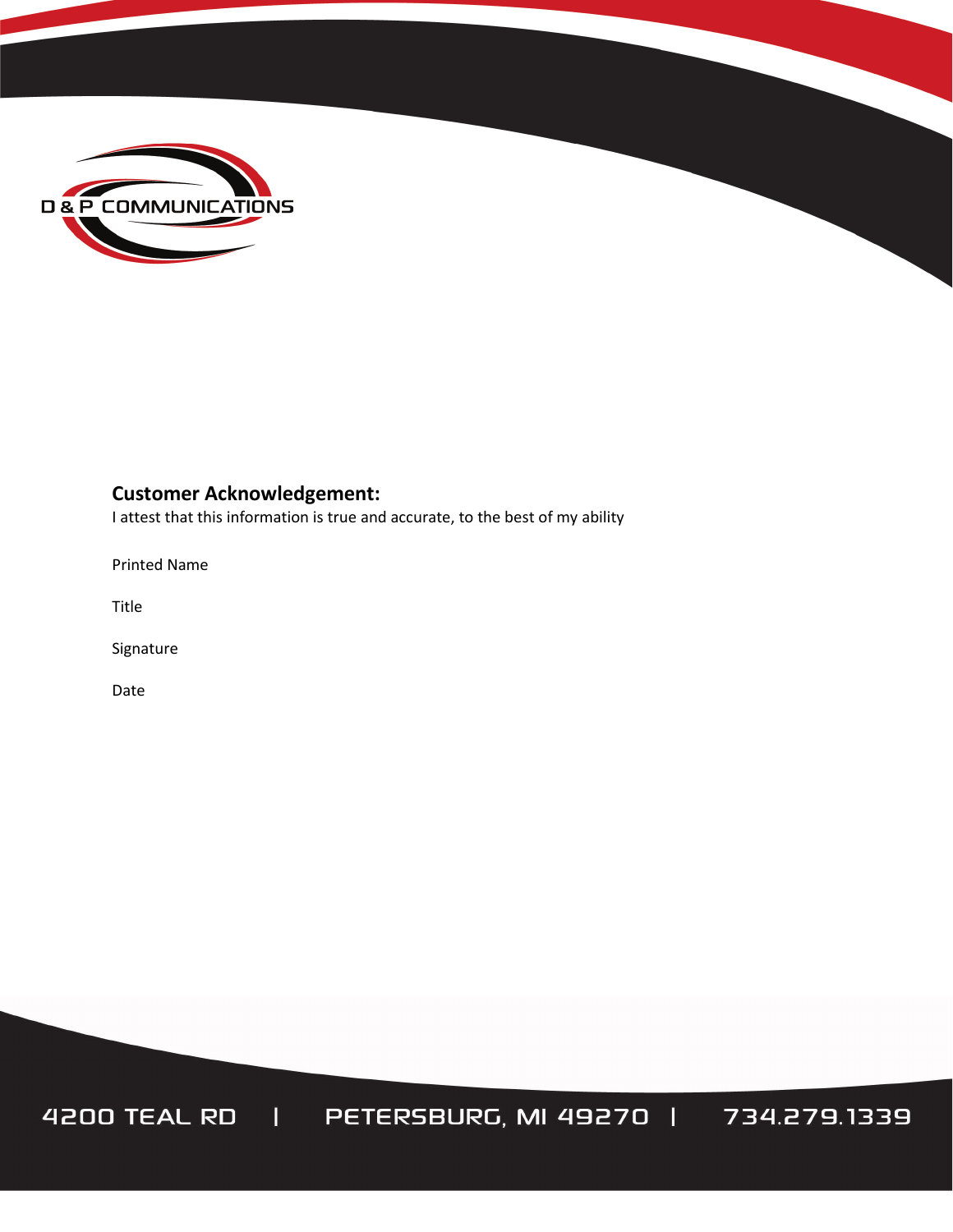

#### **Instructions**

D&P Communications is committed to complying with all requirements put forth by ARIN (American Registry for Internet Numbers) in regards to IP address allocation. The written justification clients provide when ordering IP addresses helps D&P Communications demonstrate to ARIN that the IP addresses D&P Communications consumes are being used efficiently. It is D&P Communications' policy to consider the requirements of each customer individually when allocating IP space greater than a /30 subnet or one publicly routable address. This completed document must accompany any order request for an IP address allocation larger than a /30 subnet.

#### **Section 1: Customer Information**

**Basic Contact Information:** Please complete all information requested

# **Section 2: Current IPv4 Address Space Utilization**

**Please list all IPv4 address space currently assigned from all sources:** List all IP addresses assigned to your organization from all sources. You do not need to include private IP address space.

Example:

| Network       | Size | Assigned By   | Date     | Percent in use |
|---------------|------|---------------|----------|----------------|
| 239.100.200.0 | 28   | Fake ISP. Inc | 1/1/2015 | 77%            |
|               |      |               |          |                |

**Will you be renumbering out of your current allocation into the new requested allocation?** Please indicate if you will be vacating your existing IP allocation and renumbering into the space you are requesting, or if you will be retaining existing allocations.

# **Section 3: IPv4 Address Space Request**

PETERSBURG, MI 49270 | 734.279.1339 4200 TEAL RD |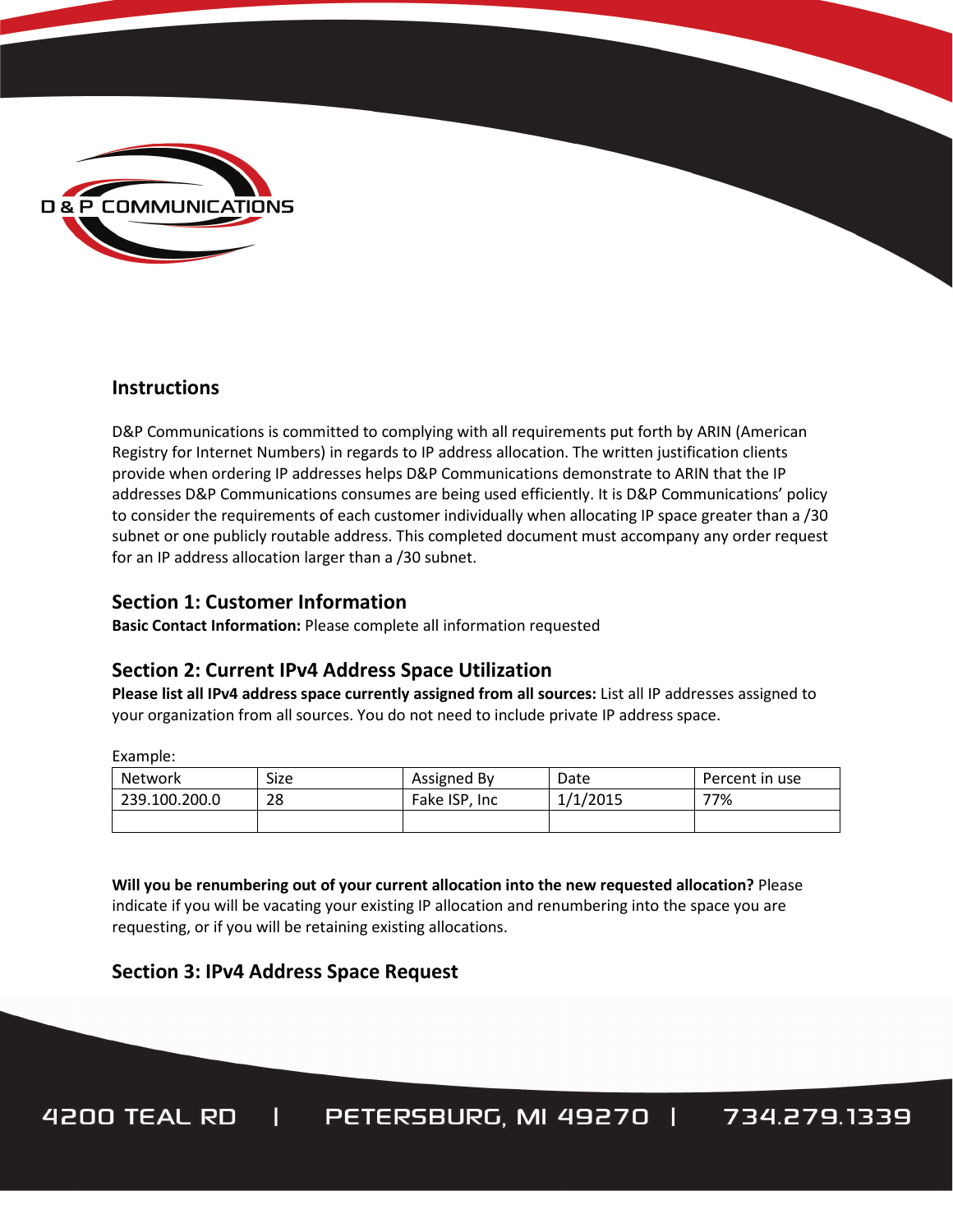

**IPv4 Block Size Requested:** IP Address block size request may be in CIDR notation (IE: /28) or by number of addresses requested (IE: 15).

**Do you require the ability to further subnet your requested allocation?** Please indicate if you intend to subdivide the requested allocation into smaller subnets.

**Describe your planned usage of the requested IPv4 address space**: Please provide a general statement about how the requested space will be utilized. IE: Multiple public-facing services each requiring a separate public IP. IE: HA router pair requiring 3 IP addresses.

### **Section 4: Detailed usage of Requested IPv4 Address Space**

**Please provide detail about your projected usage of the address space you are requesting in the table below.** If you currently have IP space and will not be renumbering out of it, please include the actual IP addresses and their assigned use. Otherwise, please use "host" to indicate a single address, or relative CIDR notation to indicate a subnet, as shown in the examples below. Please do not include private addresses.

|              | Current and future usage |        |      |                                 |
|--------------|--------------------------|--------|------|---------------------------------|
| Host/Network | <b>Now</b>               | $3-mo$ | 6-mo | Description                     |
| 0.0.0.0/29   | 3                        |        | 4    | <b>Public Servers Subnet</b>    |
| Host         |                          |        |      | Primary NAT Router              |
| Hosts        | 3                        | 3      | 3    | Router HA Pair                  |
| Host         |                          |        |      | <b>VPN Concentrator(s)</b>      |
| Host         |                          |        |      | <b>Guest Network NAT Router</b> |
| Host         |                          |        |      | Mail Server                     |
|              |                          |        |      |                                 |
| Total        | 10                       | 11     | 13   |                                 |

PETERSBURG, MI 49270 | 734.279.1339  $\mathbf{I}$ 4200 TEAL RD